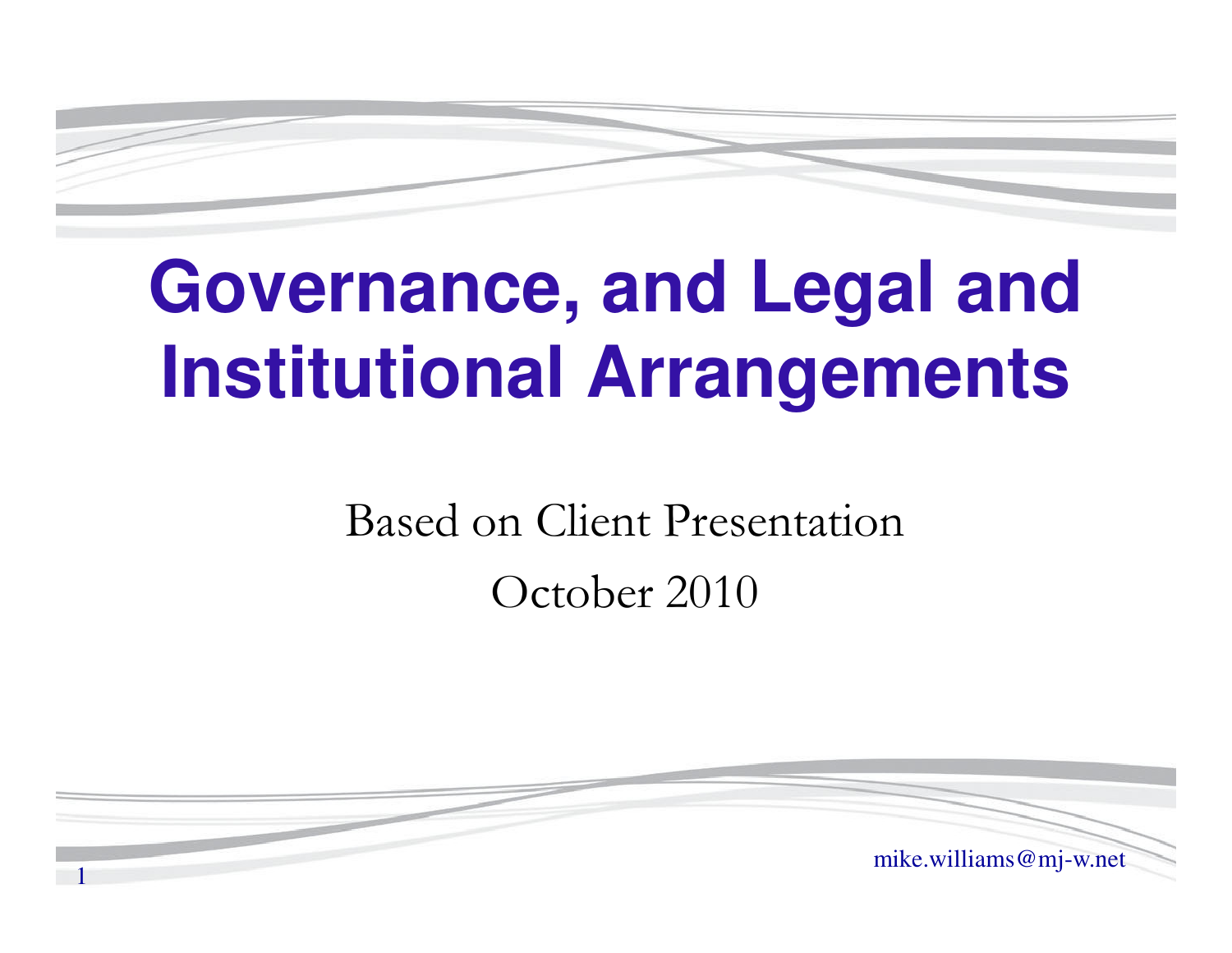

- Wider institutional structures
- Coordination challenges
- Accountability

*[For issues surrounding the DMO, see separate presentation]*

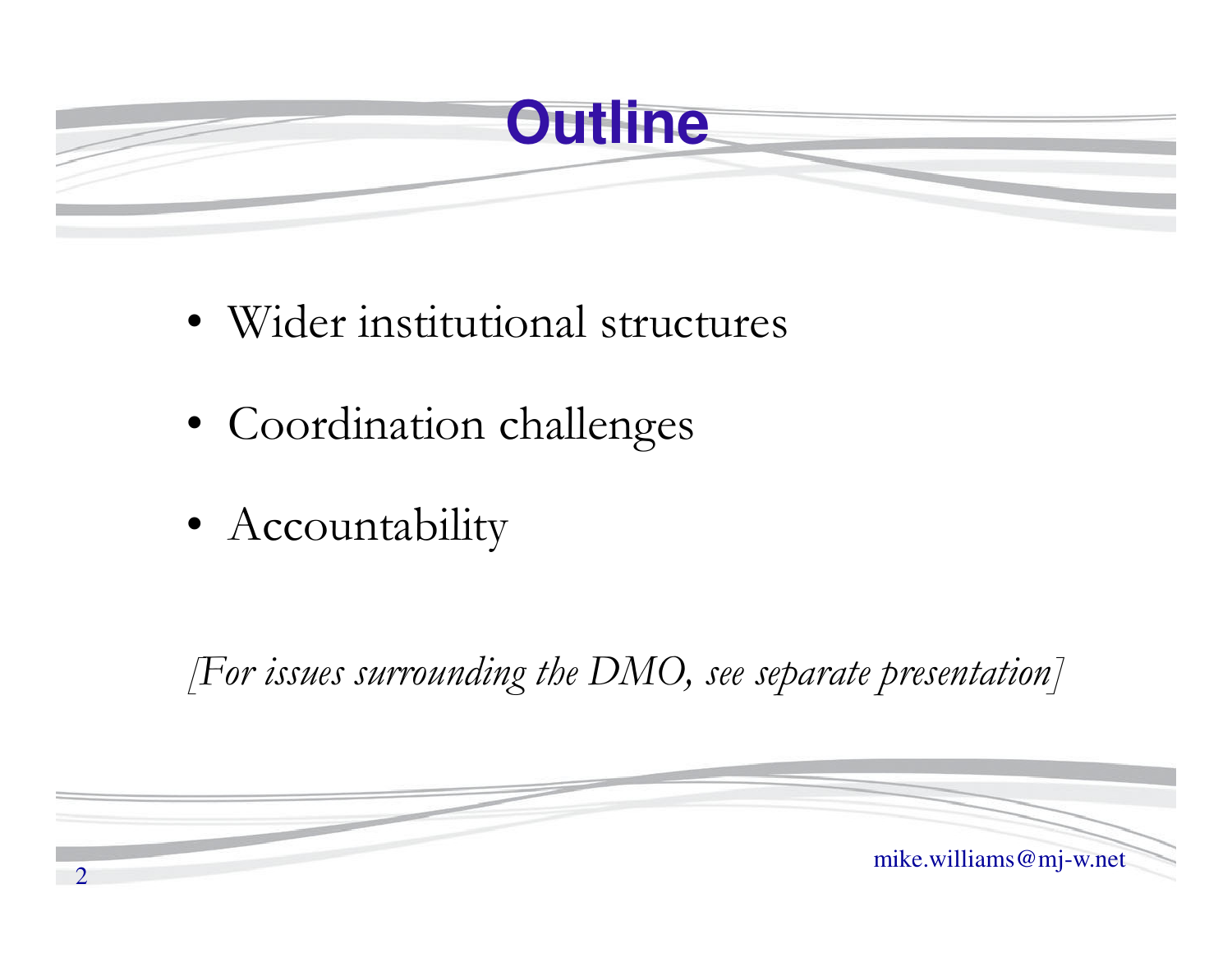#### **Governance**

Governance is *"The legal, administrative and accountability structures – formal and informal – within which policies are made, executed and monitored."*

#### The Tools of Governance

- •Legal Framework
- •Policy co-ordination, decision-making, objective setting
- •Delegation and accountability
- •Transparency, disclosure and reporting
- •The risk management framework
- •Institutional organisation
- •Oversight and audit

Apply in the specific institutional

context (inc legal framework)

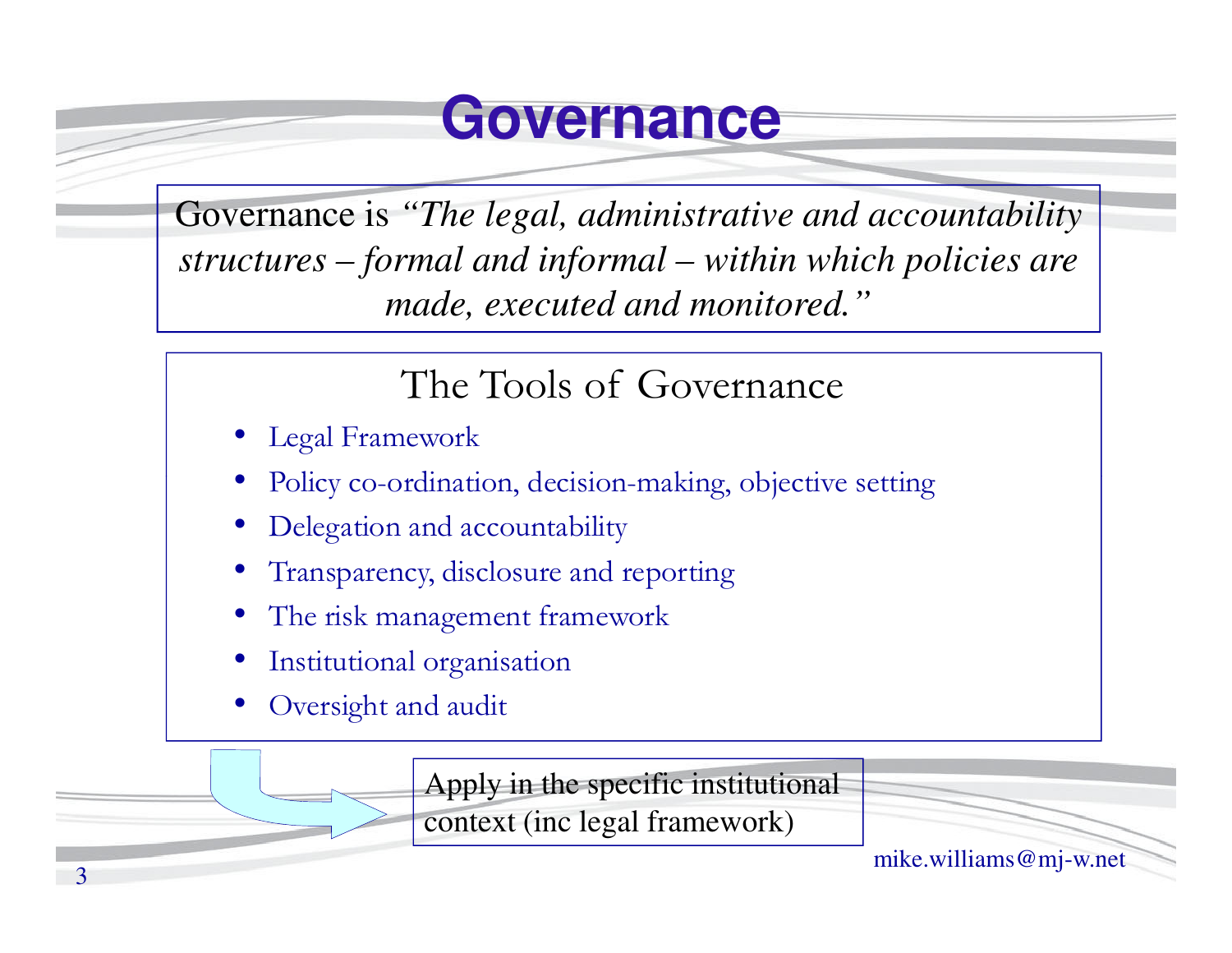#### **Governance in Debt Management**

- • Governance has a number of components
	- –The structures that shape and direct the operations of government
		- Broad legal apparatus (statutory legislation, ministerial decrees, etc) that defines aims, authorities, and accountabilities
		- The role of Parliament or National Assembly
	- –The policy process
		- How decisions are made both at a high level and day to day who makes them and who is consulted
	- **Hart Committee Committee** The management framework
		- The formulation and implementation of strategy, business planning, operational procedures, risk management, capacity building, and internal reporting responsibilities

The accountability, audit and wider reporting framework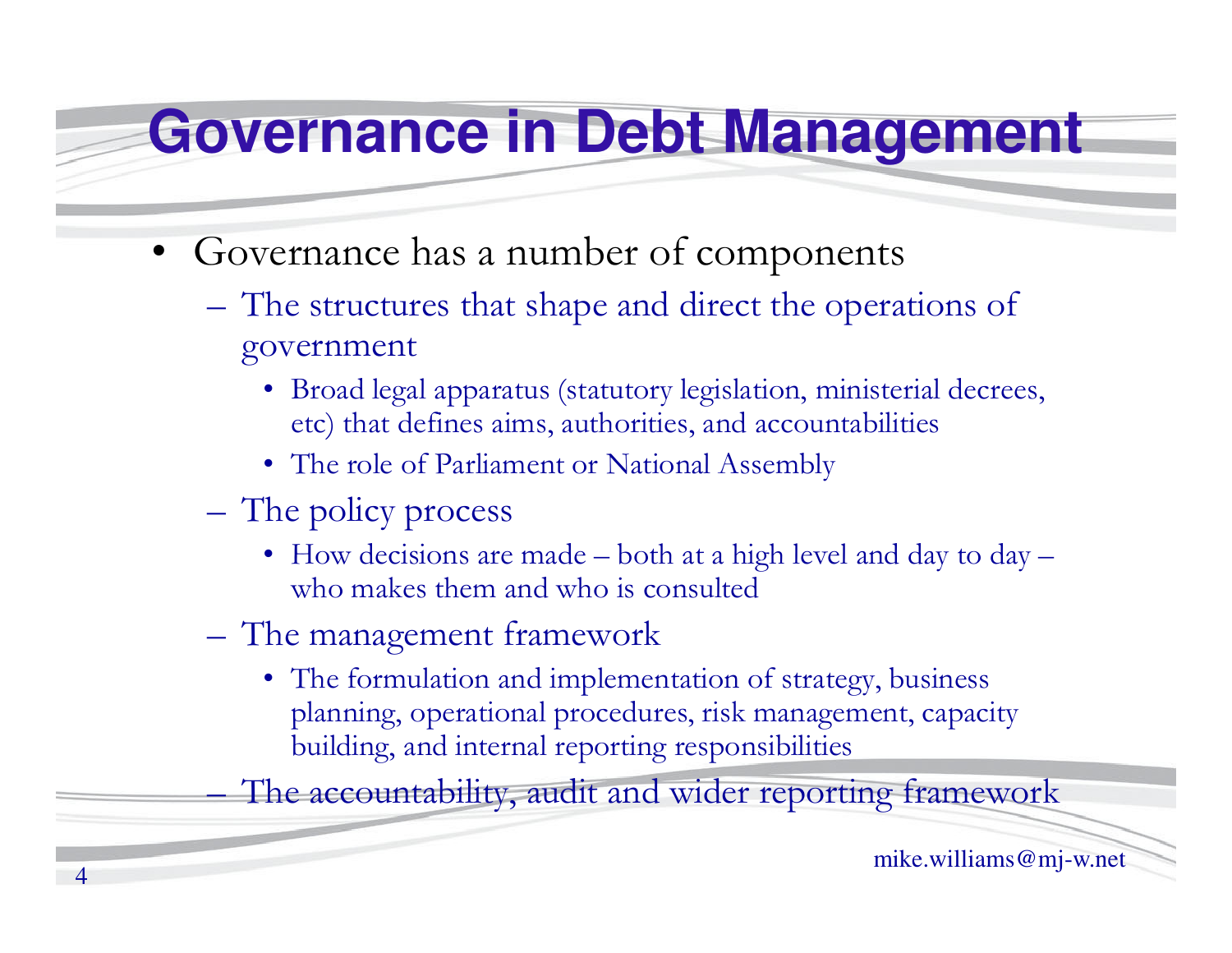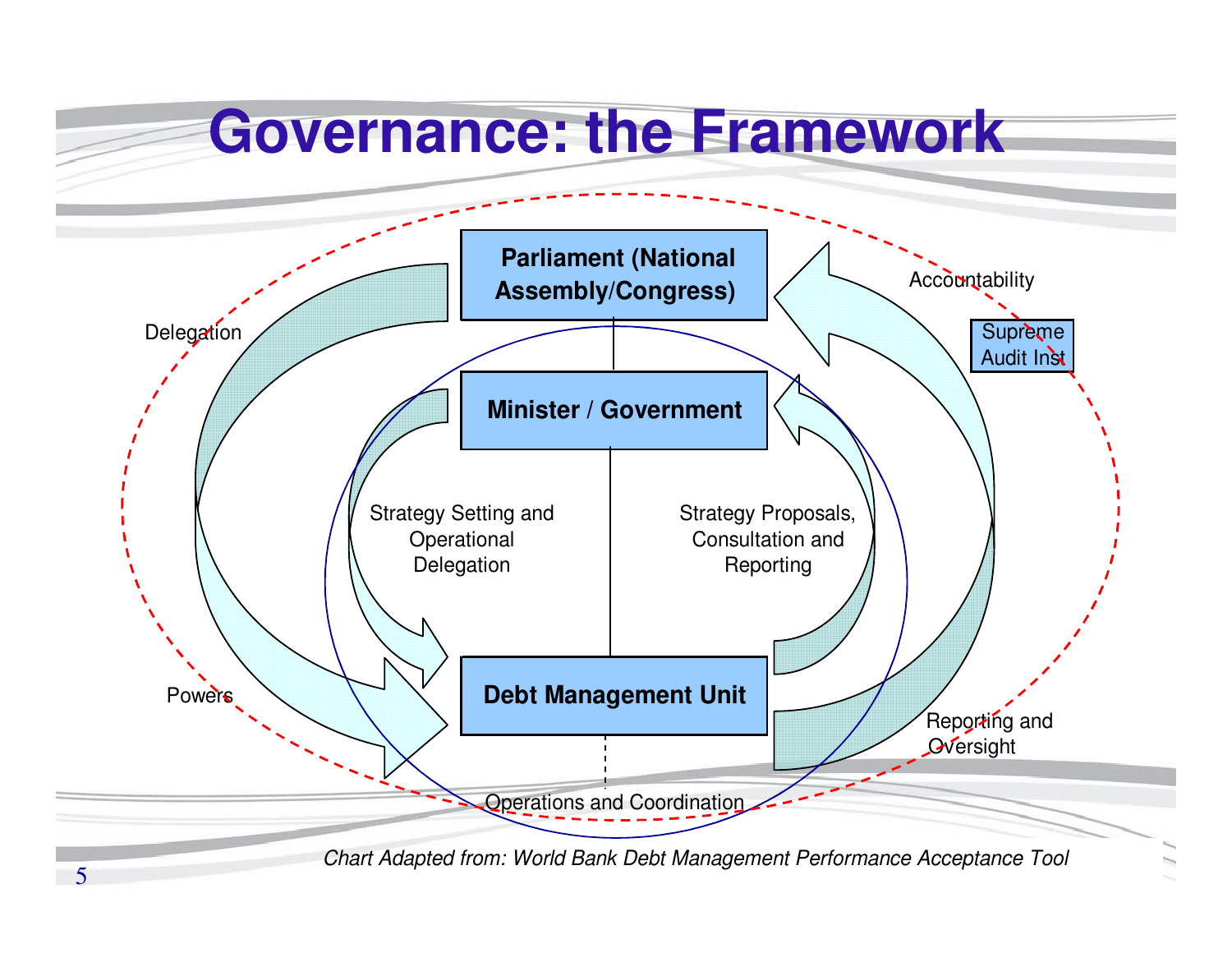#### **Legislation: the Options**

- • Different countries have different frameworks: public debt legislation may be expressed in:
	- The Constitution
	- Public Finance, Budget, or Fiscal Responsibility Laws
	- –Public Debt laws
	- –A decree - or a "Code for Fiscal Stability" or similar (as in the UK)
- • The most common practice internationally is for public debt to be in a Public Finance law
	- But Public Debt Laws are increasing in number –
	- –Should link also to laws on securities market, audit, etc
	- Note: Public Debt and Fiscal Responsibility Laws have different purposes
- • Legislation must not be too prescriptive or detailed
	- Creates delay and uncertainty in decision making & execution processes
	- –Constrains the scope for innovation in response to market developments
	- – Parliament / National Assembly / Congress should not approve individual transactions; instead approve legislation and strategy; and hold ministers and officials accountable for its execution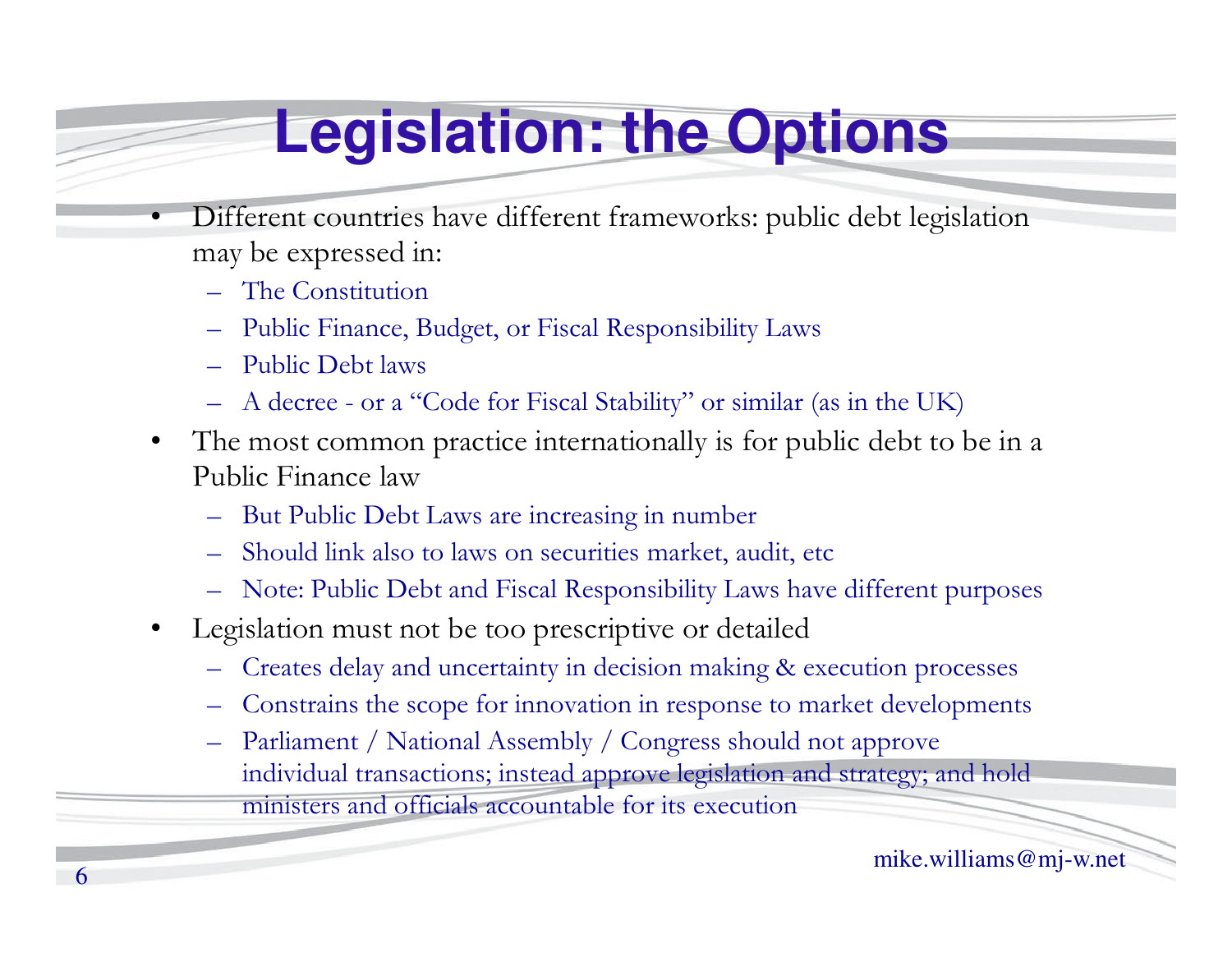#### **Legal Framework for Debt**

#### **Management: International Practice**

- $\bullet$  Best international practice; the legislation
	- Addresses the state's authority to borrow, issue guarantees
	- Establishes a high-level objective
	- Identifies the Minister of Finance as responsible minister with authority to set specific objectives; to execute policy; and to make payments
	- Ensures Ministry of Finance has the necessary information
	- Sets reporting and accountability requirements
- May include a borrowing limit
	- A debt ceiling or an annual borrowing limit (net or gross)
	- Borrowing not to exceed capital expenditure (at least over the cycle)
	- But preferable for Parliament to set an annual borrowing limit in connection with the approval of the fiscal budget – links with Parliamentary control of the budget

The introduction of a DMO may require additional legislation

•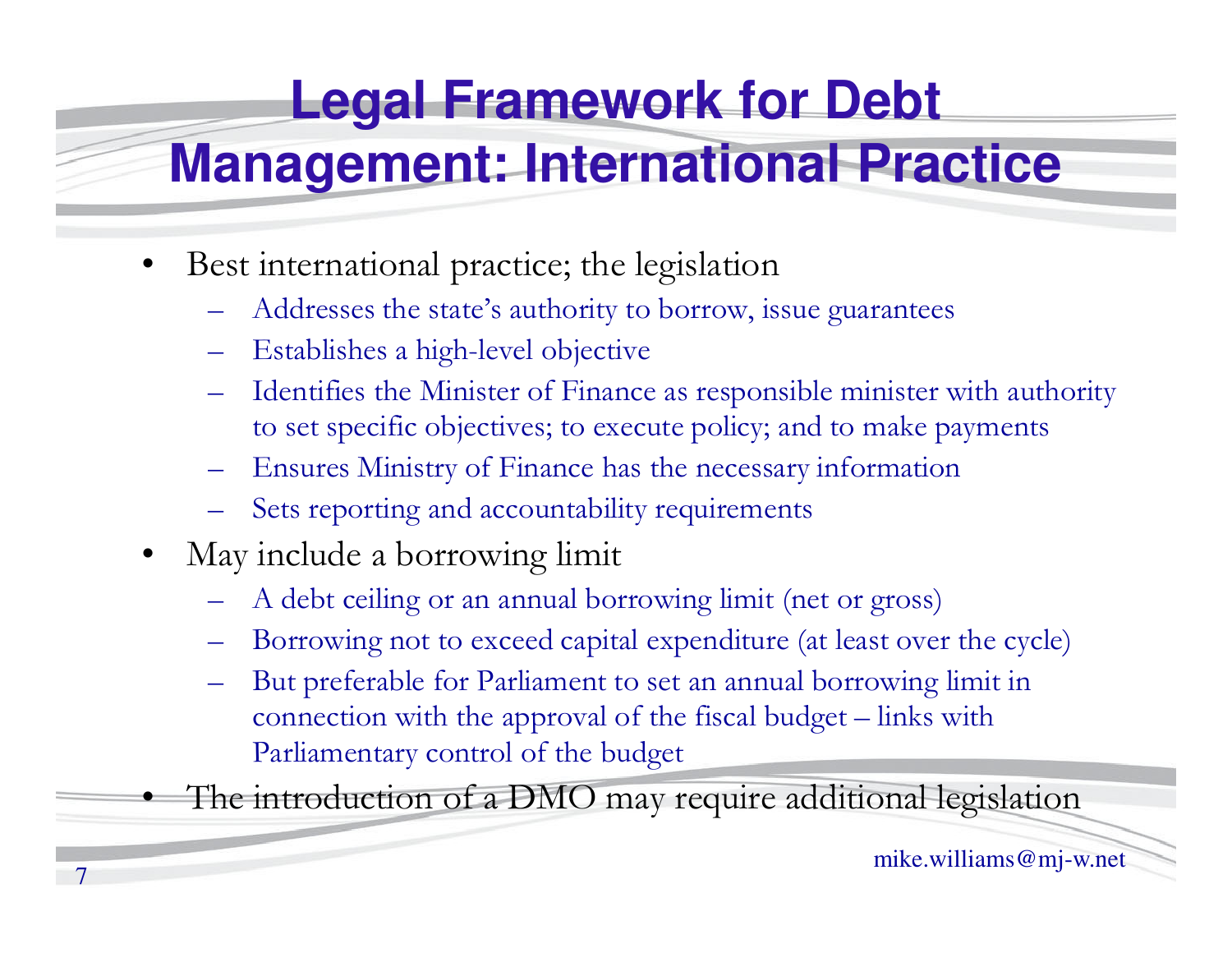#### **Governance: Coordination Challenges**

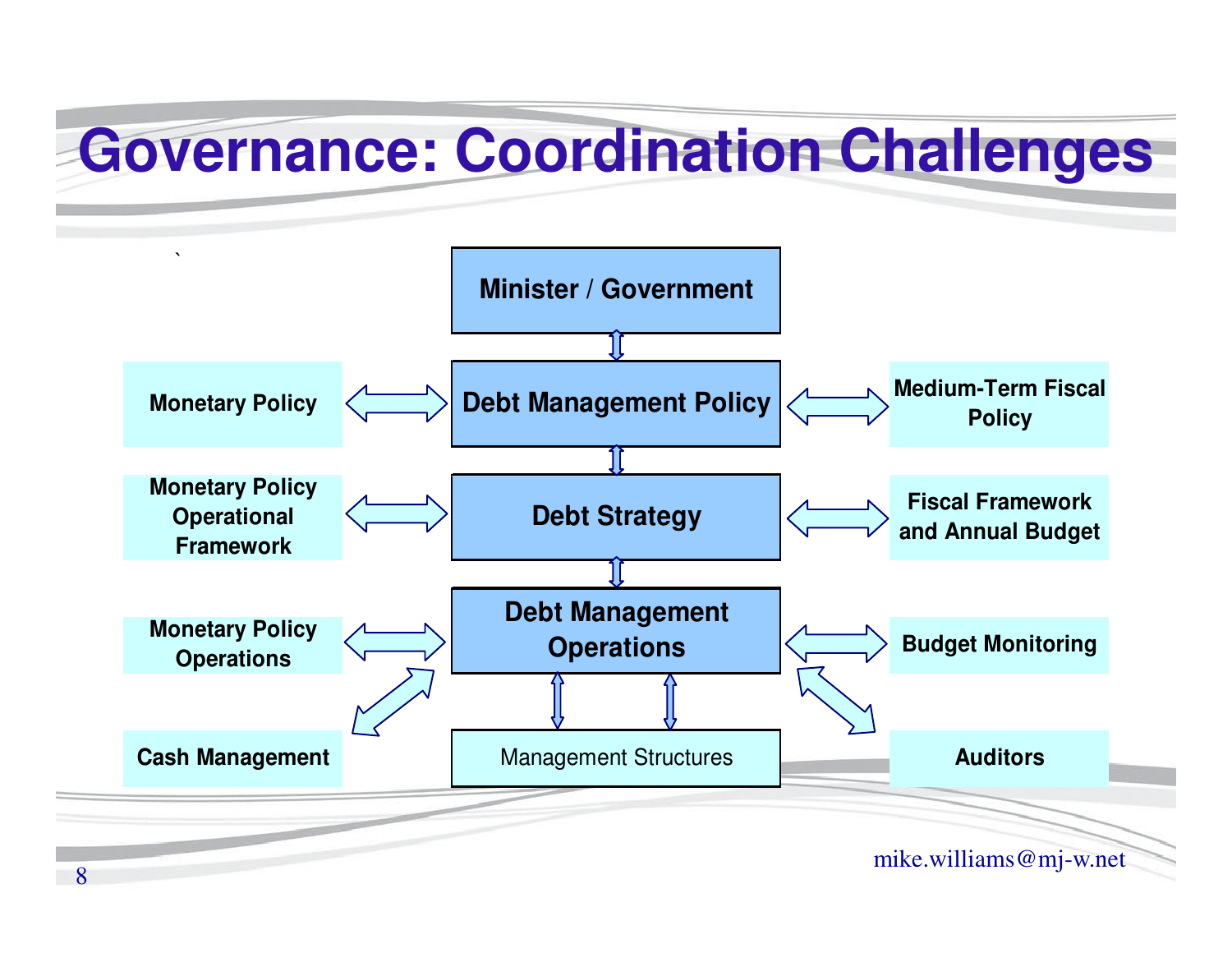#### **The Macro-Economic Framework**

- • Growing consensus that debt management policy, fiscal policy and monetary policy should be treated as separate macro-economic policies
- $\bullet$  The assignment of separate policy objectives and instruments enhances the credibility and effectiveness of policy
	- **Debt management objective:** to ensure that government's financing needs and payment obligations are met at the lowest possible cost over the medium to long run, consistent with a prudent degree of risk.
	- – **Fiscal policy objective:** to achieve the least distorting budgetary policy that stabilises output and improves resource allocation and income distribution
	- – **Monetary policy objective:** to achieve price stability, [while maintaining stable output]
- • But
	- –Effective policy decentralisation requires coherence of the overall policy mix
	- – Separate policies only work if there are separate policy instruments that are independent of each other – rarely the case in emerging market countries
- • Public debt management should therefore be integrated into a broader macro-economic framework of analysis that determines a consistent policy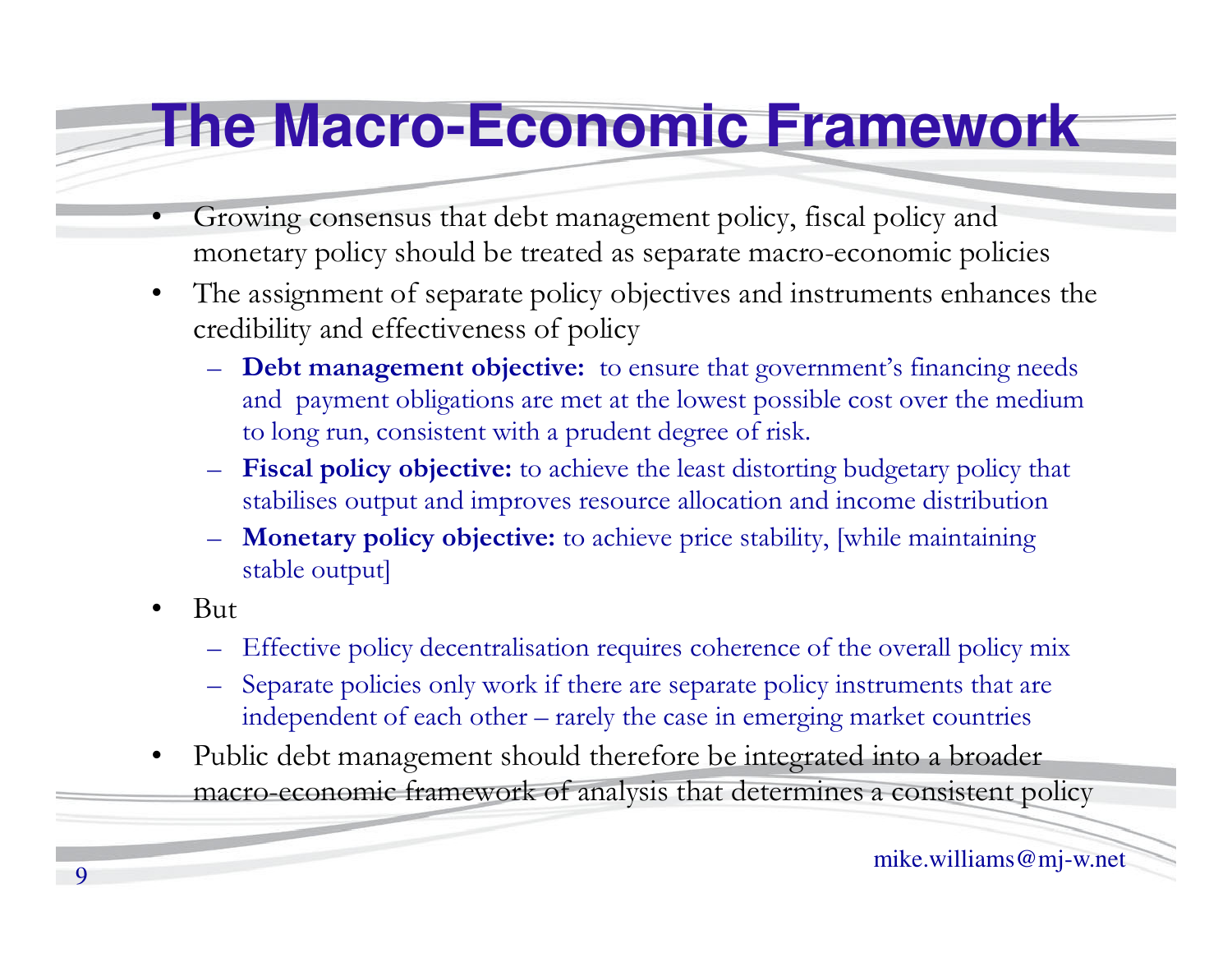#### **Monetary, Fiscal & Debt Management Policy: Interdependencies and Trade-offs**



. High and volatile inflation and interest rate may reduce government revenue by slowing down economic activity of the private sector. Sterilization and quasi-fiscal deficit can directly increase the level of debt.

•Poor fiscal management and high levels of debt can increase inflationary expectations and cause interest rates to rise, and/or the currency to depreciate.

Monetary Poncies: An Analytical Framework (world Bank Sept 2007) mike.williams  $@$  mj-w.net<br>0 Source: Eriko Togo "Coordinating Public Debt Management with Fiscal and Monetary Policies: An Analytical Framework" (World Bank Sept 2007)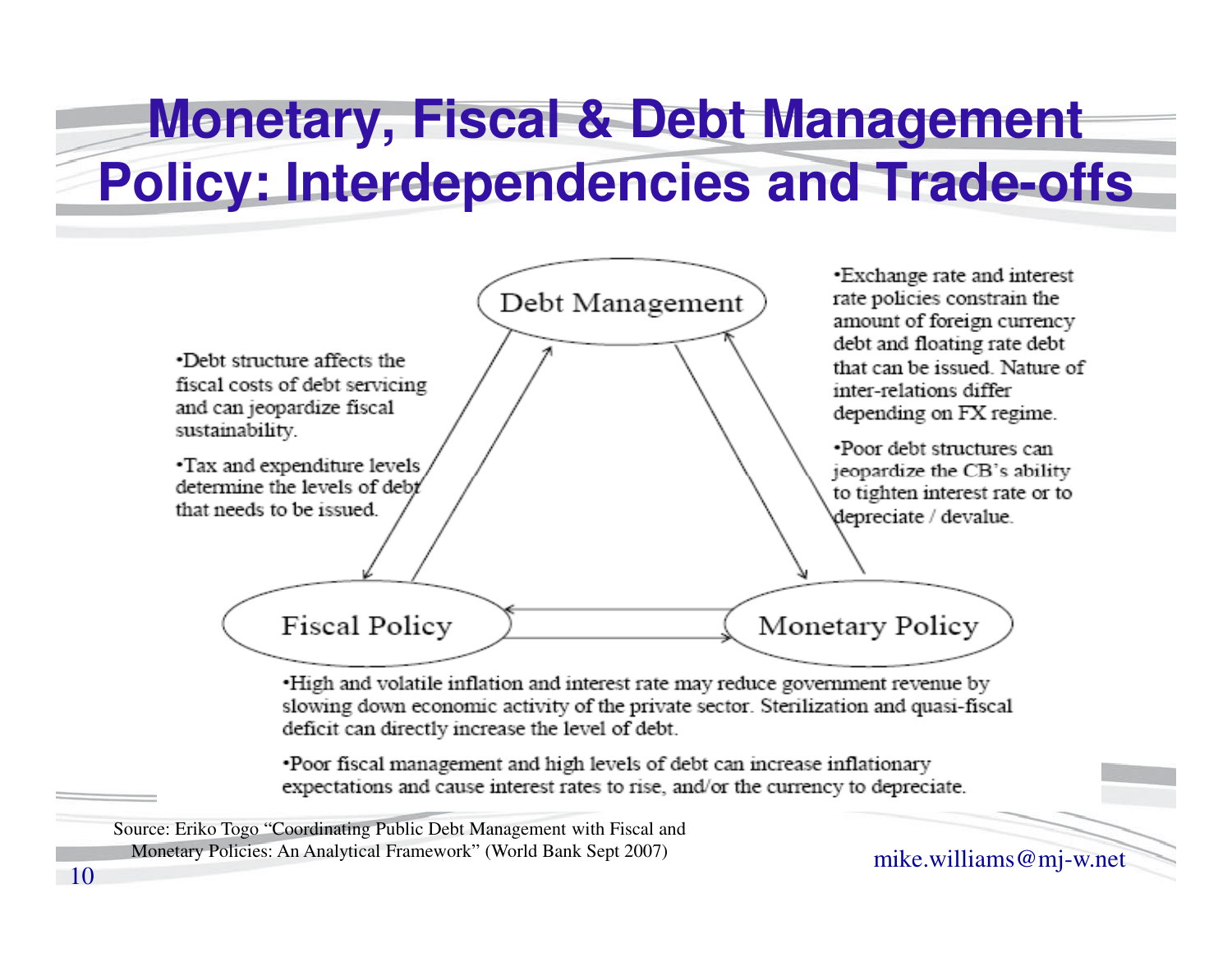#### **Different Coordination Mechanisms**

- In EU, Stability and Growth Pact in principle sets a ceiling on the annual fiscal deficit and debt level
	- Facilitates implementation of the desired monetary policy under a monetary union
	- Broke down because the EU is not structured as an economic union
- • Some countries have Fiscal Responsibility Laws that include target deficit and debt levels
- $\bullet$  Some have a Public Debt Committee
	- Chaired by Minister (or very senior official)
	- Considers and decides debt strategy; delegates execution; monitors performance
	- Ensures that all relevant interests and expertise are consulted macro and fiscal teams in MoF, also Central Bank
	- All agree strategy and leave debt managers to deliver within agreed operational framework and without day-to-day second guessing

Can assist co-ordination in institutionally fractured environment

mike.williams@mj-w.net

•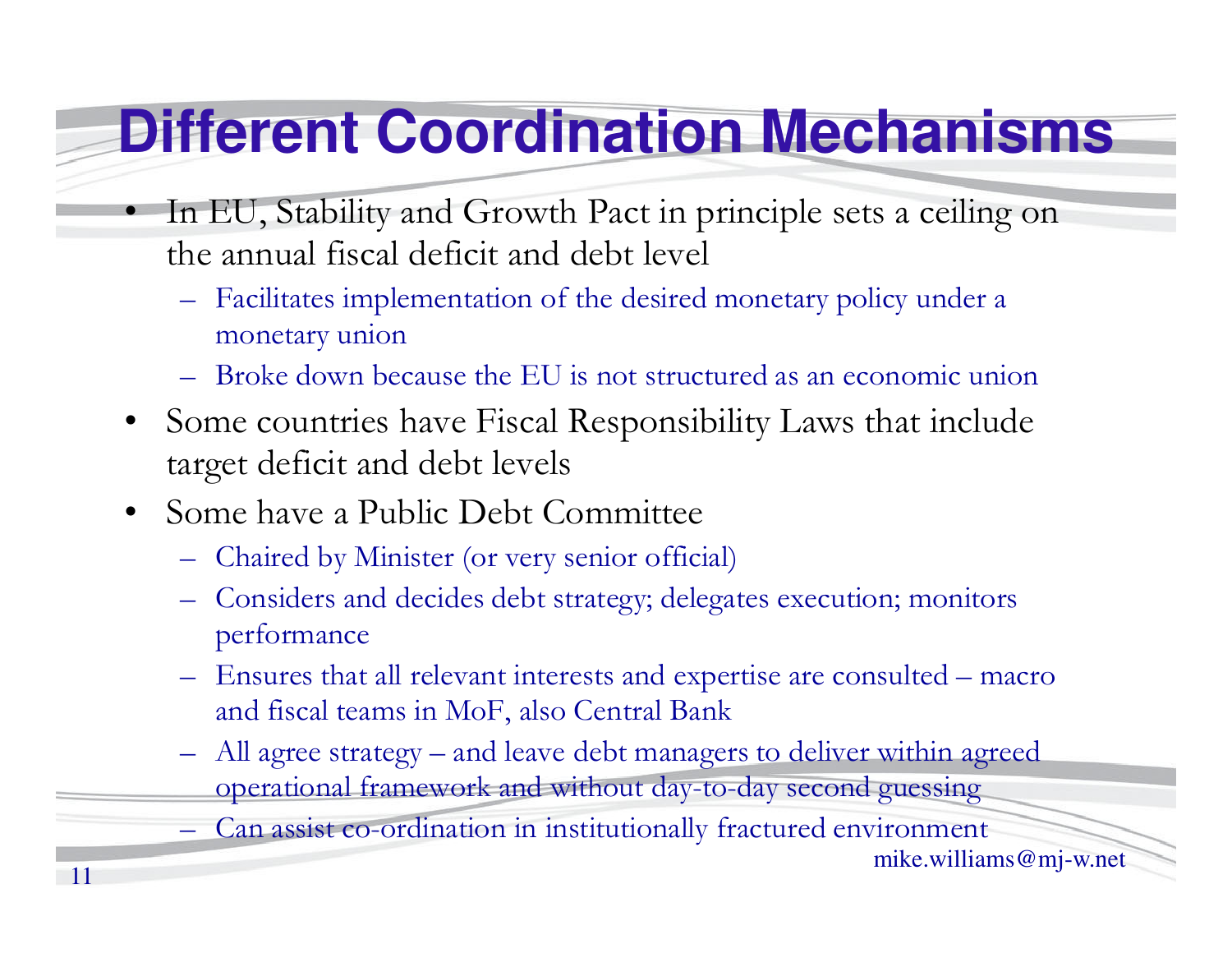### **Delegation**

- Ministers delegate implementation to debt managers
	- Specified parameters or objectives, e.g. portfolio or duration benchmarks
	- Related objectives (e.g. for contingent liabilities, debt restructuring)
- •Identifying

•

- – Decisions that must be taken by Ministers; or can be taken by officials
	- Depends on legislation and administrative practice
- Circumstances that require a revision, e.g. changes in fiscal position
- $\bullet$  Policy delegation backed by:
	- –Longer-term management objectives (capacity, administrative costs)
	- Preparation of an annual business plan
	- Management reports, publications and other information
- $\bullet$  Benefits from defined delegation in terms of
	- –Transparency and accountability
	- Faster decision-making
	- Less risk of challenge from other bodies
	- – Increased sense of purpose and authority for the debt management function
		- contributes to capacity building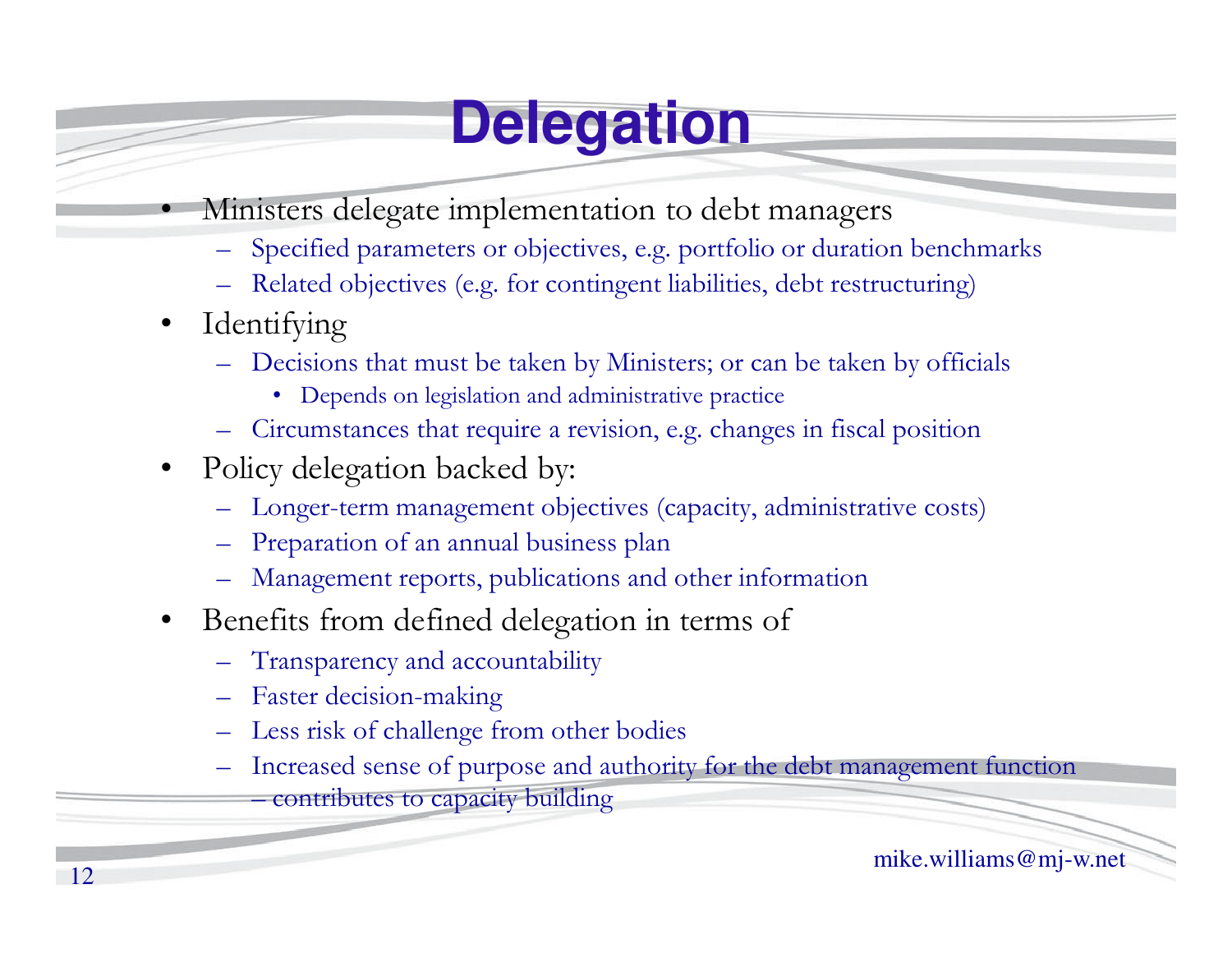#### **External Accountability**

- •Reporting outturns against the published objective s
- • Managerial and operational reports
	- Within the Ministry of Finance
	- Formally to Parliament
	- To market, on website etc
- Performance assessment
	- High-level is it the right objective
	- Achievement of portfolio objectives
	- Meeting management and service objectives
- External Audit
	- Both propriety and cost-effectiveness or performance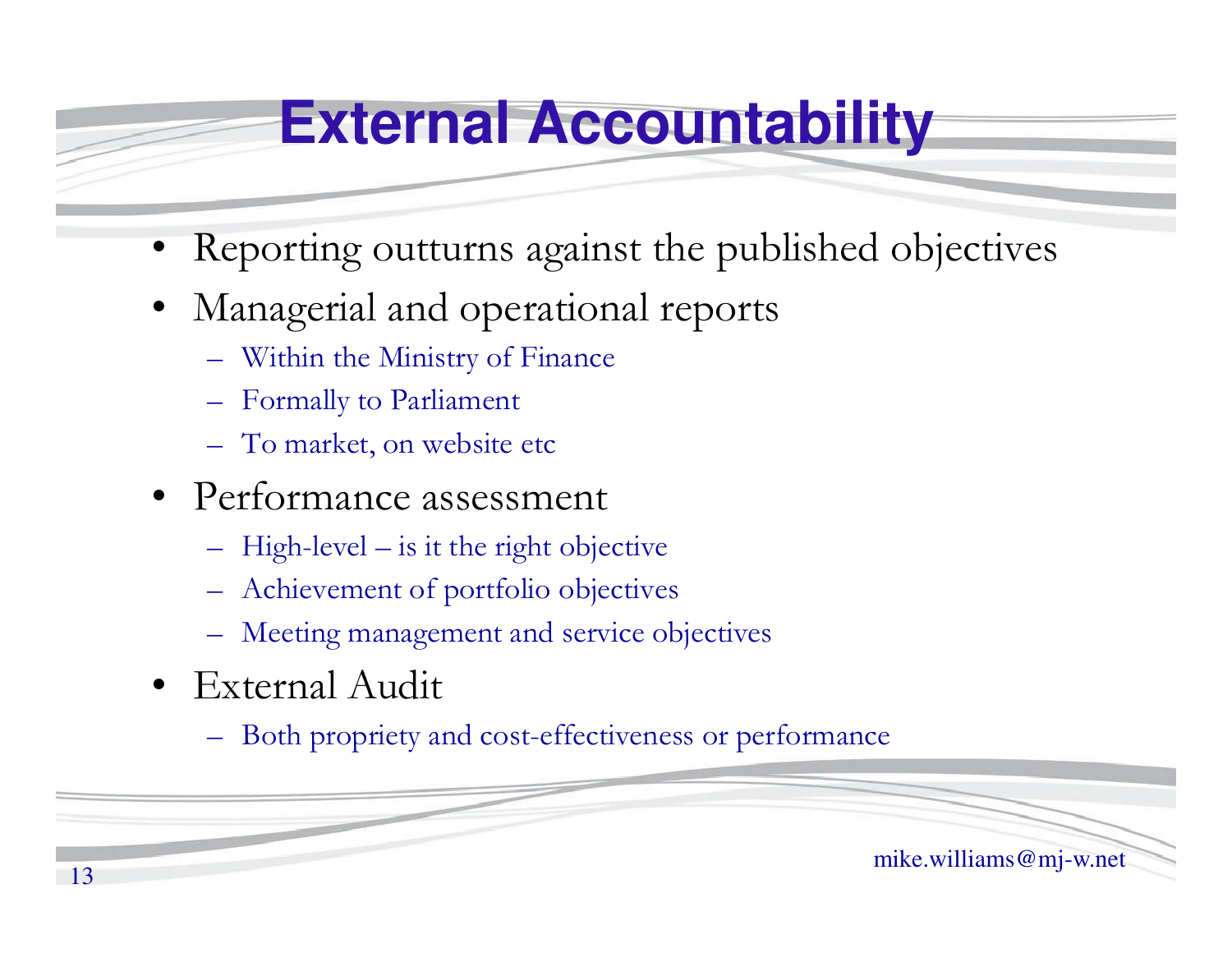#### **Operational Coordination**

- • Fiscal authorities
	- Budget planning drives financing requirement
	- Budget monitoring in-year flow of information to all responsible for debt (and cash) management functions
- • Central Bank
	- Potential input to policy
		- Consistency of debt management and monetary policy objectives
		- Drawing on market knowledge
	- Operational requirements
		- Avoid confusing signals to market participants; or competing auctions
		- [Exchange cash flow forecasts]
	- Bank also supplies services
		- Fiscal agent for tenders or auctions
		- Registration and database services
		- Cash account manager (banking services, inc FX purchases)
		- Benefits of some kind of Service Level Agreement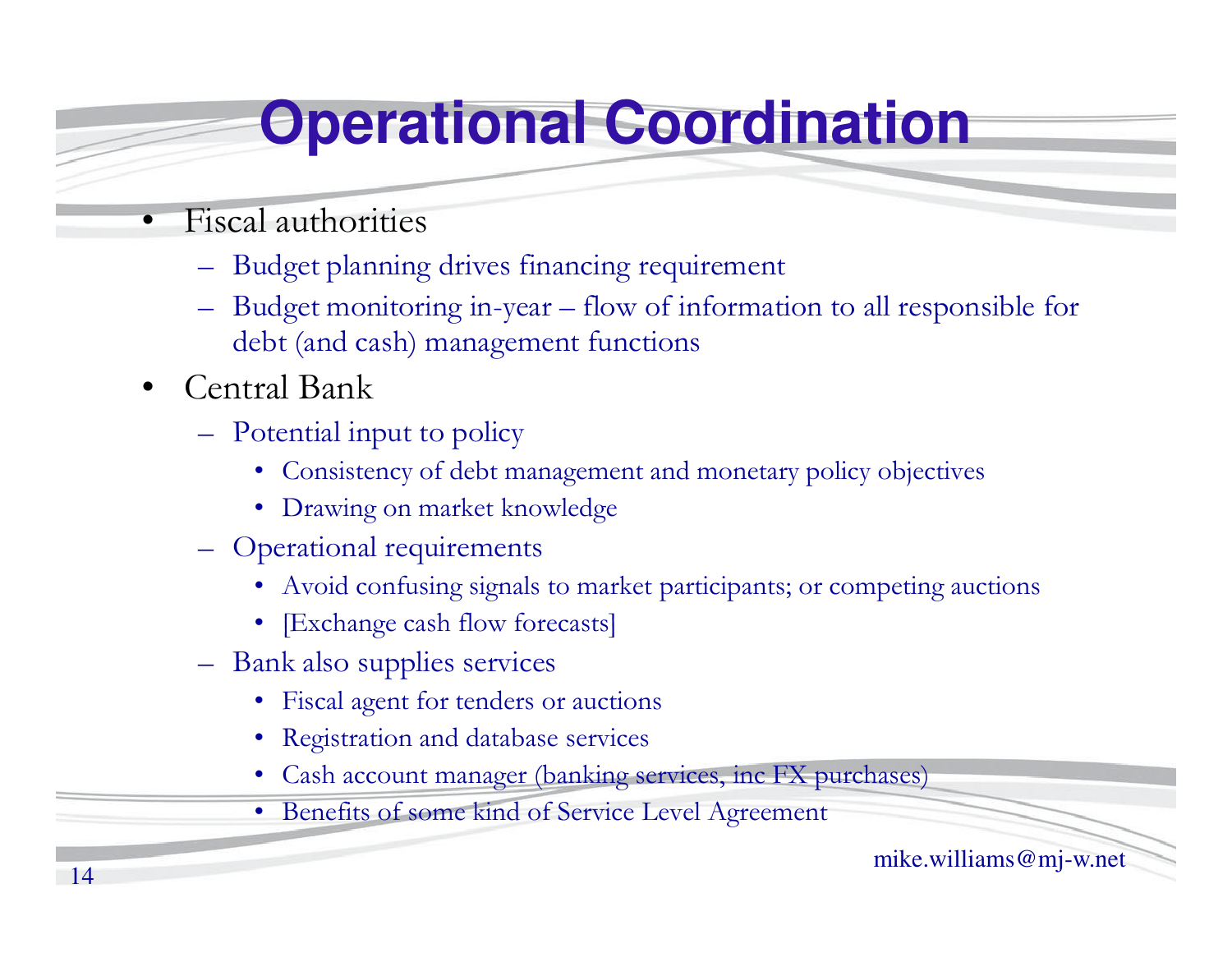#### **Cash Management and Debt Management**

- • Integration of (or close coordination between) cash and debt management functions ensures:
	- Debt issuance decisions are taken in the context of the seasonal nature of government's cash flows
	- MoF has overview of whole market important when taking decisions about the future balance of short- and long-term debt, including Treasury bills.
	- In time, through active management of the short-term cash position, the combined function will be better placed to weaken the link between the timing of cash flows and bond issuance - allows pattern of bond sales to be announced in advance
	- Potential operational and risk management advantages
- • Integration is increasingly the norm in OECD countries
	- $\mathcal{L}_{\mathcal{A}}$ Often with the formation of a debt office or similar

mike.williams@mj-w.net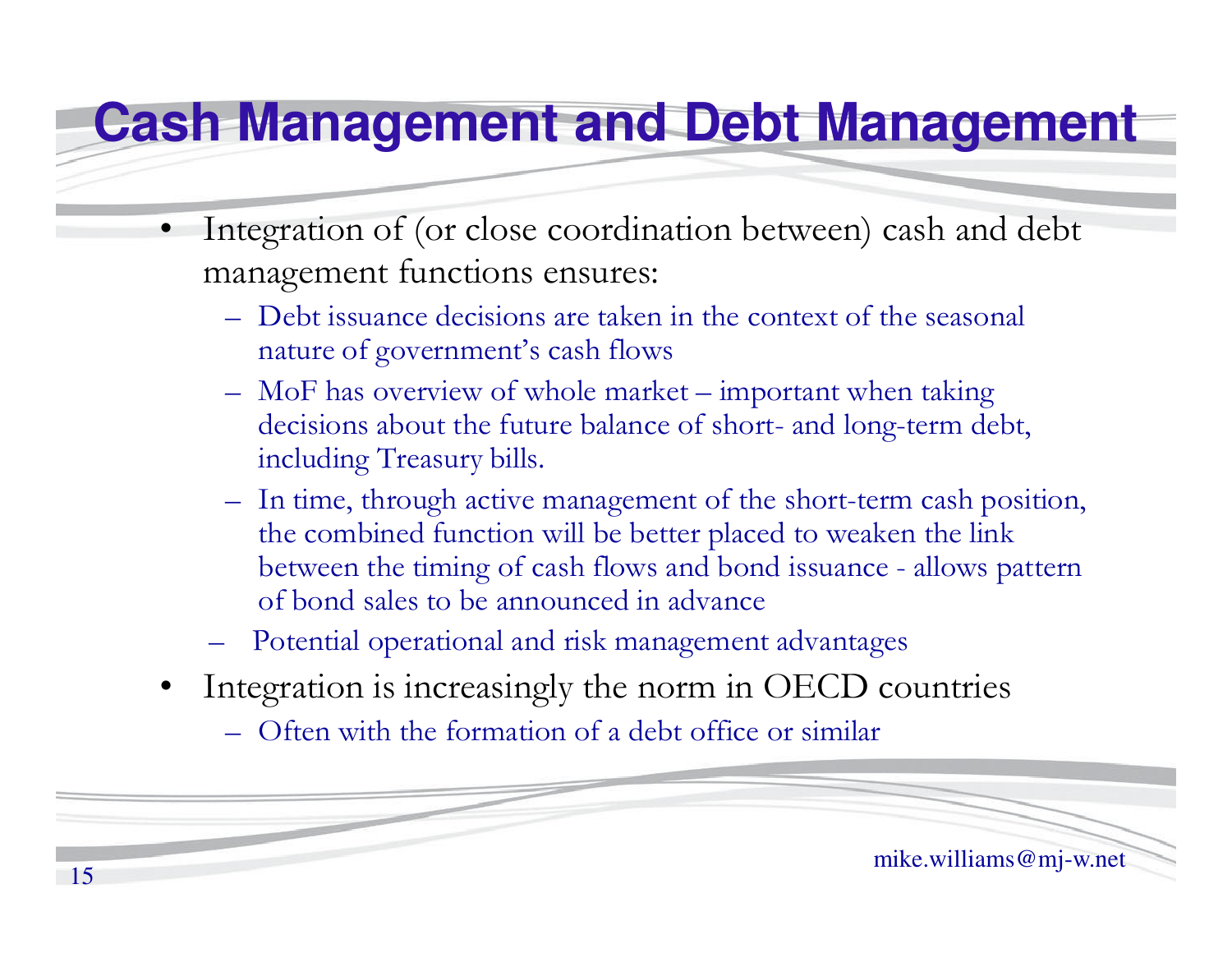## **External Governance Structure Typical International Arrangement**